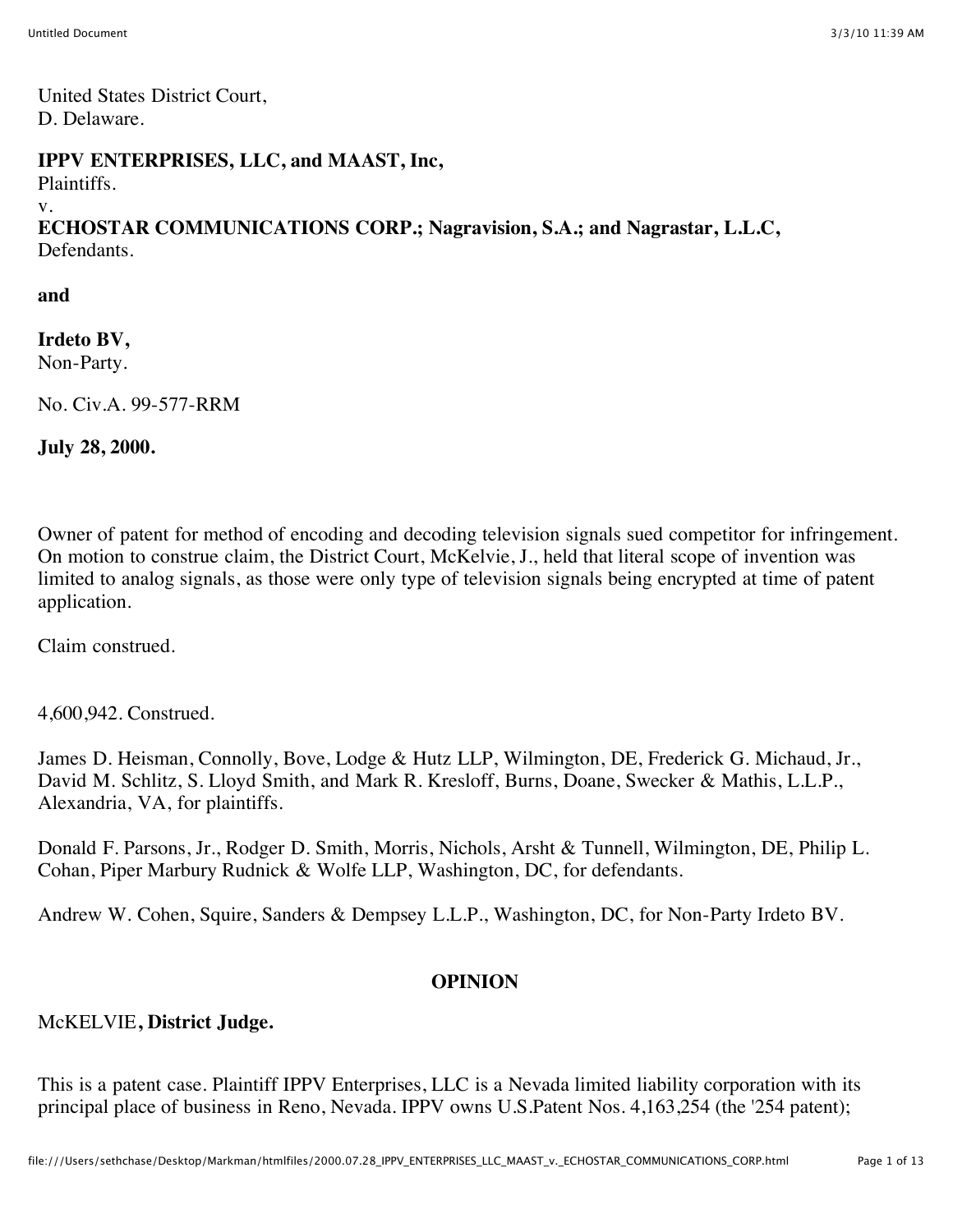4,225,884 (the '884 patent); 4,528,589 (the '589 patent); and 4,484,217 (the '217 patent). Plaintiff MAAST, Inc. is a Delaware corporation with its principal place of business in Sparks, Nevada. MAAST owns U.S.Patent No. 4,600,942 (the "2 patent). Defendant Echostar Communications Corp. is a Nevada corporation with its principal place of business in Littleton, Colorado. Defendant Nagravision, S.A. is a Swiss corporation with its principal place of business in Cheseaux, Switzerland. Defendant NagraStar is a Colorado corporation with its principal place of business in Englewood, Colorado.

On August 26, 1999, IPPV and MAAST (collectively, "IPPV") filed the complaint in this case, alleging that defendants (collectively, "Echostar") have infringed, or have induced infringement of, one or more claims of the '254 patent, the '884 patent, the '589 patent, the '217 patent, and the "2 patent.

On December 28, 1999, Echostar answered the complaint, denying infringement, and asserting the affirmative defenses that plaintiffs have failed to state a claim upon which relief can be granted; that the patents in suit are invalid for failing to satisfy 35 U.S.C. s.s. 102, 103, and 112; that plaintiffs are equitably estopped from asserting their claims; that the patents in suit are invalid because the Patent and Trademark Office ("PTO") failed to duly investigate relevant prior art; and that plaintiffs failed to mark their patented articles. Echostar seeks a judgment declaring the patents invalid and unenforceable and an award of costs and fees.

On March 16, 2000, the court held a teleconference during which IPPV sought an order compelling production of a third-party document held by Echostar pursuant to a confidentiality agreement. The document purportedly discloses a secret encryption algorithm owned by Irdeto BV and licensed to Echostar. On April 4, 2000, Irdeto moved for a protective order to prevent production of the document disclosing the encryption algorithm. On May 4, 2000, the court held a teleconference in which the parties acknowledged that the relevance of the Irdeto document depends on the scope of claim 21 of the "2 patent, and in particular, whether the "2 patent may be construed to cover encryption of digital television signals.

On June 13, 2000, the court held a trial in accordance with Markman v. Westview Instruments, Inc., 517 U.S. 370, 116 S.Ct. 1384, 134 L.Ed.2d 577 (1996), to construe claim 21 of the "2 patent.

This is the court's construction of claim 21 of the "2 patent.

# **I.** *FACTUAL AND PROCEDURAL BACKGROUND*

The court draws the following facts from the file history of the "2 patent and the affidavits submitted by the parties.

## **A.** *The Patented Technology*

The technology at issue in this case relates to pay-per-view television broadcasting. Broadcasters of such programming employ various methods to encrypt and decrypt their television signals so that only paying subscribers may view the transmitted programs. By 1984, the year of the claimed invention, broadcasters determined that they could encrypt the signals by modulating the video programming signal by a sine wave signal such that the different phases of the programming signal could not be recognized by a normal television receiver. Broadcasters found, however, that this encryption system could be defeated by means that were readily available to average consumers.

By 1984, broadcasters also had developed technology for inverting lines or fields of the video signal on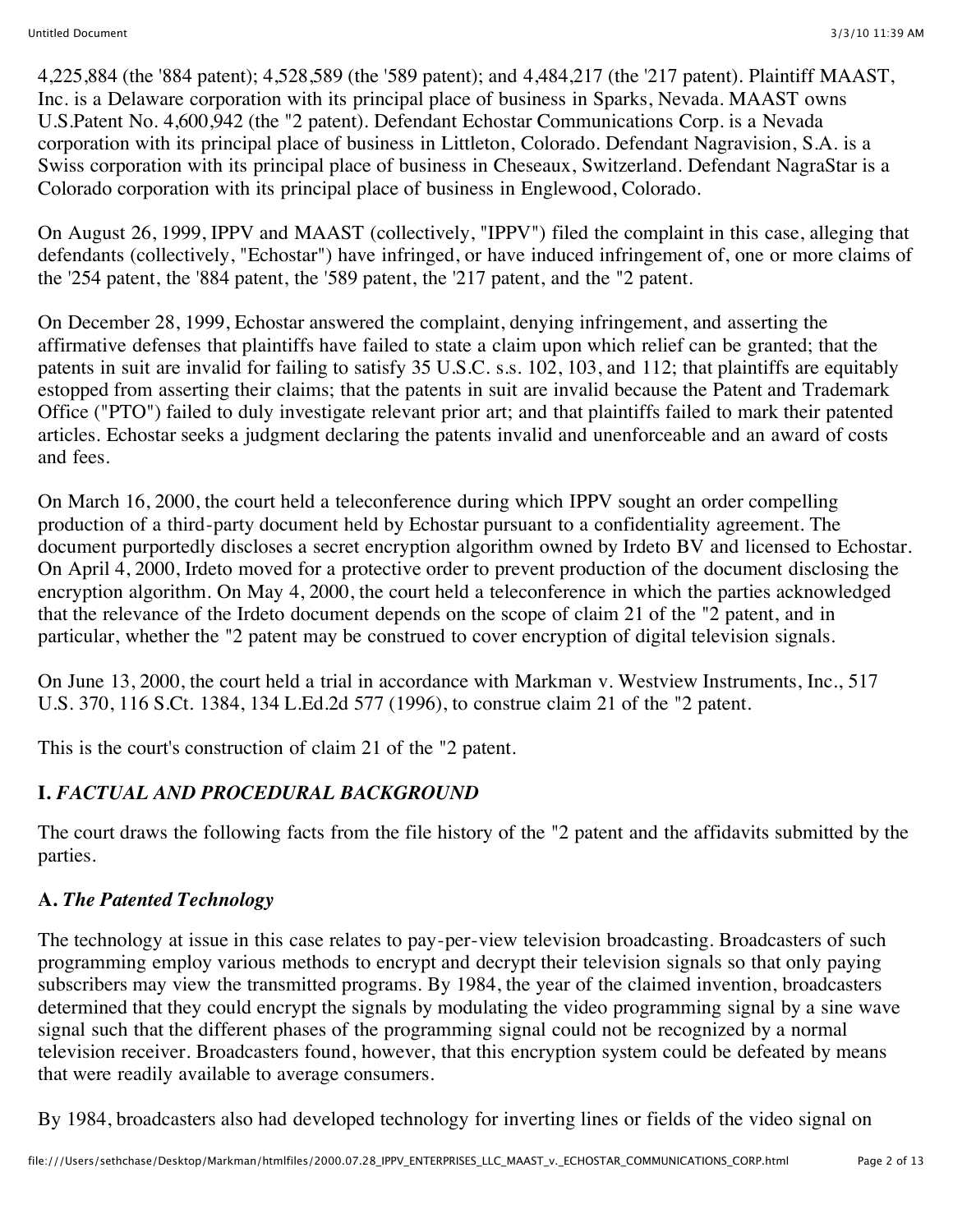some basis that could be reproduced at a subscriber's home. While this technique satisfactorily prevented unauthorized viewing of the signals, viewers found that the reconstituted signal was frequently distorted.

A third method used by broadcasters was to encode the video signal by delaying parts of the signal relative to other parts in a determinable manner such that the signal could be reconstituted by a paying subscriber. This method was disclosed in U.S.Patent No. 4,405,942, issued to Robert Block on September 20, 1983. Block disclosed that an analog television signal can be converted into digital samples, which are then scrambled, and subsequently reconverted into analog form for broadcasting. Broadcasters found, however, that the hardware necessary to carry out the analog-to-digital conversion of the signal was relatively expensive. Broadcasters found, moreover, that the Block method could only encrypt the video component of a programming signal, and that other components of the signal, such as the synchronization portion, could not be encrypted.

Robert W. Field, Clarence D. Perr, and Ronald R. Gerlach were employed by Telease, Inc. in 1984. The challenge they faced was to develop a secure, cost-effective method of encryption that yields an undistorted picture. The inventors sought to improve upon the Block method by developing technology to scramble the video signal while it still is in analog format, to forego the expenses associated with digitizing the signal for encryption and reconverting it to analog form for transmission. The inventors also sought to ensure a high degree of security for the encrypted television signal to prevent unauthorized viewing.

### **1.** *The patent application*

On November 27, 1984, the inventors submitted a patent application to the PTO. In the application, the inventors explained that television signals are comprised of several components, including a "blanking interval," which stores synchronization information, and a "video interval," which stores the picture. The diagram below is a simplified version of Figure 3A of the patent, which provides a schematic of the preferred embodiment of the claimed encryption mechanism. An input signal, which comprises a blanking interval and a video interval, is sent to a "code insertion unit," in which several codes are embedded in the signal's blanking interval. The composite video signal then passes to a "cyclic encoder," wherein the video signal is scrambled by means of a pseudo-random binary sequence generated by the "encoder control unit." The encoded output signal is then transmitted.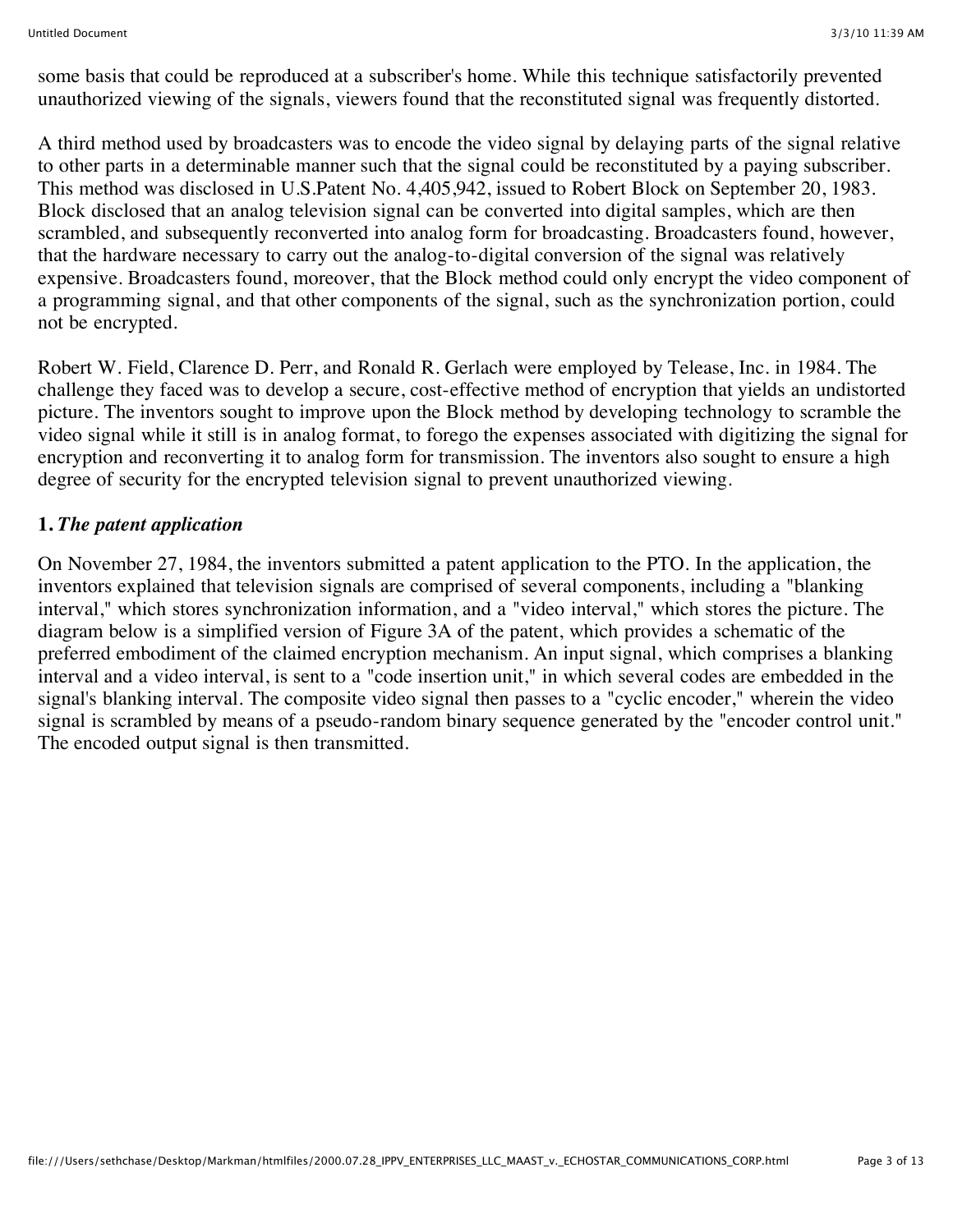

The patent application discloses a similar mechanism for use by a subscriber, in which the encoded signal is received, the codes are read, and a pseudo-random binary sequence is generated based on the codes received. The pseudo-random binary sequence decrypts the video signal.

In the section of the application entitled "Background of the Invention," the inventors recited a number of objectives of the disclosed technology, including: (1) to provide a novel method for encoding and decoding the television signal "while the signal is still in an analog format;" (2) "to provide a novel system for controlling the encoding and decoding of a television signal with a pseudo-random control signal that is not transmitted with the television signal;" and (3) "to provide a highly secure system for controlling the encoding and decoding of a television signal with a code that is generated independently at both the transmitting and receiving ends of a television system in accordance with a control word that is transmitted in an encrypted form with the television signal."

The application then recites a detailed description of the invention, in which it provides a series of diagrams including: illustrations of the components of color television signals "of the type employed in the United States;" illustrations of scrambled and unscrambled analog signals; schematics of the claimed encoding mechanism; and circuit diagrams of the encoder control units. The detailed description of the invention exclusively discusses the encryption of analog television signals.

The original patent application contained 35 claims, with independent claim 1 and dependent claims 10 and 11 reciting the use of "analog delay elements."

## **2.** *First Office Action*

On November 15, 1983, the examiner rejected claim 13 under 35 U.S.C. s. 102 in light of the Block patent and in light of U.S.Patent No. 4,070,693 issued to Harold Shutterly et al. on January 24, 1978. The examiner stated that "Block et al teaches the delay of the video signal in analog form," and that "[c]laim 13 does not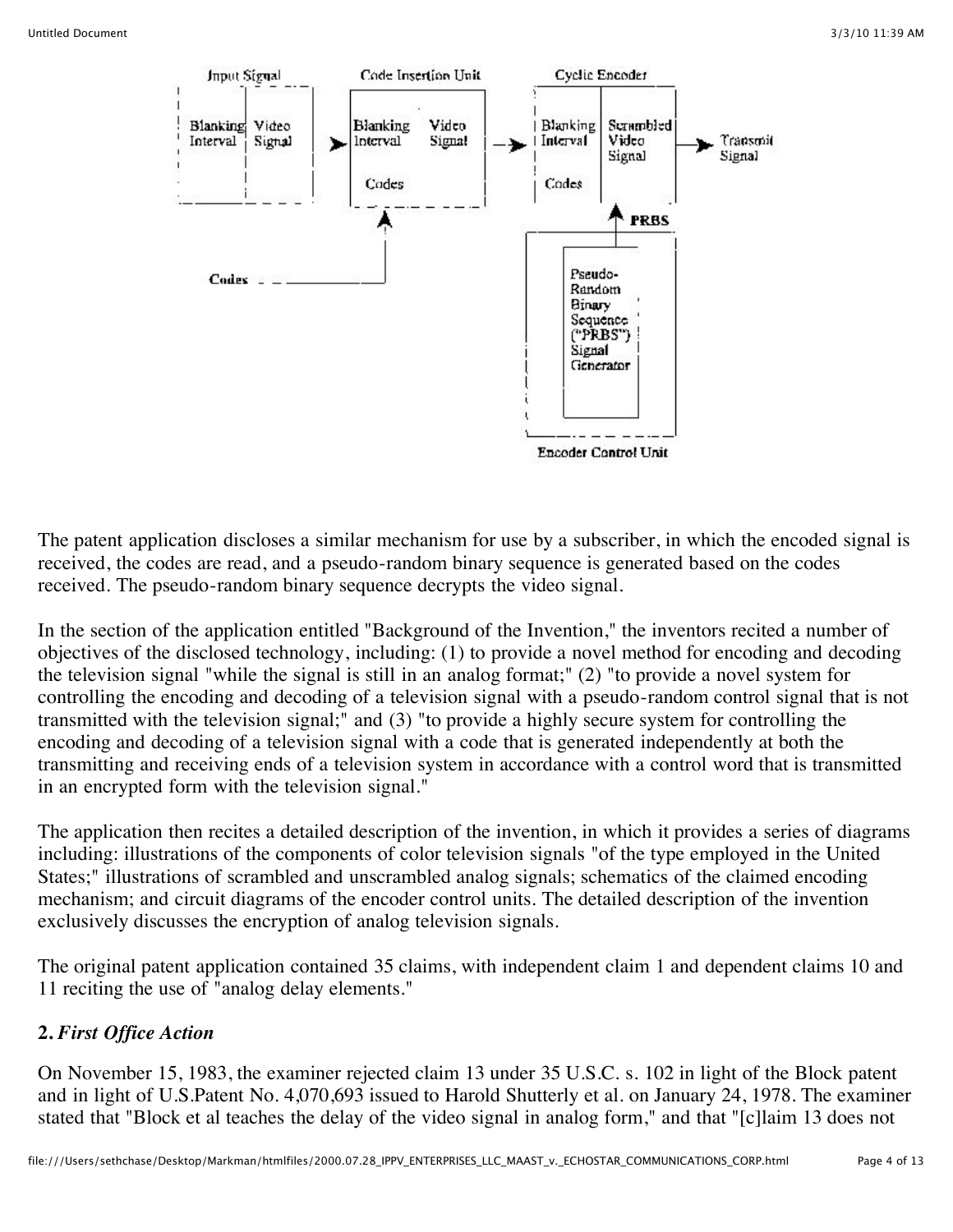require analog delay so that the teachings of Shutterly are also applicable as they relate to digital delays."

### **3.** *Amendment*

On March 15, 1984, the applicant filed a proposed amendment with the PTO. The applicant proposed deleting the word "analog" from claims 1, 11, and 12. The applicant distinguished the claimed invention from the Block patent as follows:

It is respectfully submitted, however, that the distinctions between the rejected claims and the Block patent do not lie merely in the differences between analog and digital types of delays, as might be implied from the rejection. Rather, the rejected claims are directed to a different type of encoding technique than that which is disclosed in the Block patent.

The applicant stated, moreover, that "[w]hile the present invention is specifically described in connection with its implementation in an analog form to obtain the advantages noted in the introductory paragraph of the specification, this aspect of the invention is not the sole distinguishing feature over the system disclosed in the Block patent." The applicant then described how the use of a pseudo-random binary sequence to encrypt the television signal is superior to the encryption method disclosed in Block.

The applicant also proposed adding eleven new claims. Claim 38, which subsequently issued as claim 21 of the "2 patent, recites a method of "generating a television program signal" and "encrypting said television program signal in accordance with said pseudo-random signal."

## **4.** *Final Office Action*

On April 27, 1984, the examiner issued a final action letter rejecting or canceling all pending claims. The examiner rejected claims 1, 23, and 36 under 35 U.S.C. s. 102 as being anticipated by Block, which he found discloses an encryption method employing analog and digital delay devices. The examiner further stated that the remaining claims were unpatentable under 35 U.S.C. s. 103 in light of Block and U.S.Patent 4,333,107, issued to Kenyon McGuire on June 1, 1982, which discloses the use of a pseudo-random number generator to scramble television signals.

## **5.** *Amendment*

On August 27, 1984, the applicant filed a proposed amendment, which maintained the language of the claims with only typographical changes. The applicant distinguished the claimed invention from the prior art on the basis of the improved security purportedly achieved through the use of the pseudo-random binary sequence.

## **6.** *Office Action*

On September 14, 1984, the examiner determined that claims 1-12, 23-27, 36, and 37 were allowable, but that claims 13, 14, 16, 17, 19, 21, 22, 28-35, and 38-46 were rejected.

## **7.** *Preliminary Amendment*

On November 27, 1984, the applicant canceled a number of claims of the pending application, and renumbered claim 38 as claim 21. The applicant argued that the encryption method disclosed in the pending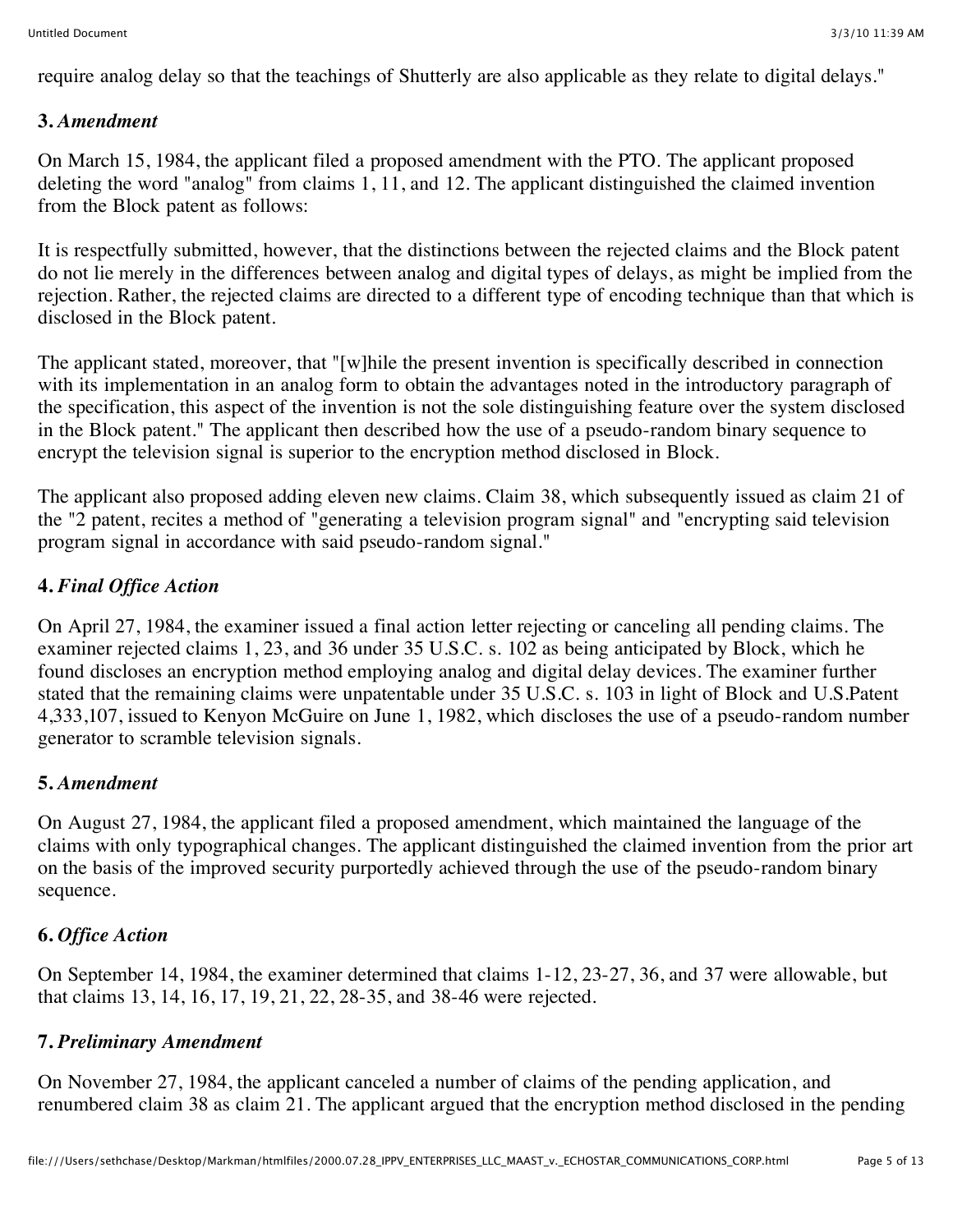application was distinct from that disclosed in Block.

## **8.** *Office Action*

On June 4, 1985, the examiner rejected claim 21 as invalid under 35 U.S.C. s. 103 in light of Block and U.S.Patent No. 4,388,643, issued to Yehuda Aminetzah on June 14, 1983. The examiner found that the method of scrambling disclosed in Block and Aminetzah renders the claimed invention obvious.

### **9.** *Amendment*

On December 4, 1985, the applicant filed an amendment in which he argued that the coding technique disclosed in the application is distinct from that used by Block and Aminetzah by nature of the pseudorandom binary sequence employed.

#### **10.** *Notice of Allowance*

On January 10, 1986, the examiner allowed the pending claims, without comment.

#### **11.** *Issuance*

On July 15, 1986, the PTO issued the "2 patent to Field, Perr, and Gerlach. The inventors assigned the patent to Telease, Inc., which subsequently assigned the patent to MAAST. Claim 21 of the patent reads as follows:

21. A method for enabling only authorized television receivers to display a television program in an intelligible manner, comprising the steps of:

generating a television program signal;

generating a pseudo-random signal at an encoding station;

encrypting said television program signal in accordance with said pseudo-random signal;

producing a control signal indicative of a parameter in the generation of said pseudo-random signal at a predetermined time;

transmitting the encrypted television program signal to a receiver station;

transmitting said control signal with said program signal;

providing a decode control key to the receiver station;

utilizing said decode control key and said transmitted control signal to generate a pseudo-random signal at said receiver station;

decoding the encrypted television program signal in accordance with the pseudo-random signal generated at said receiver station; and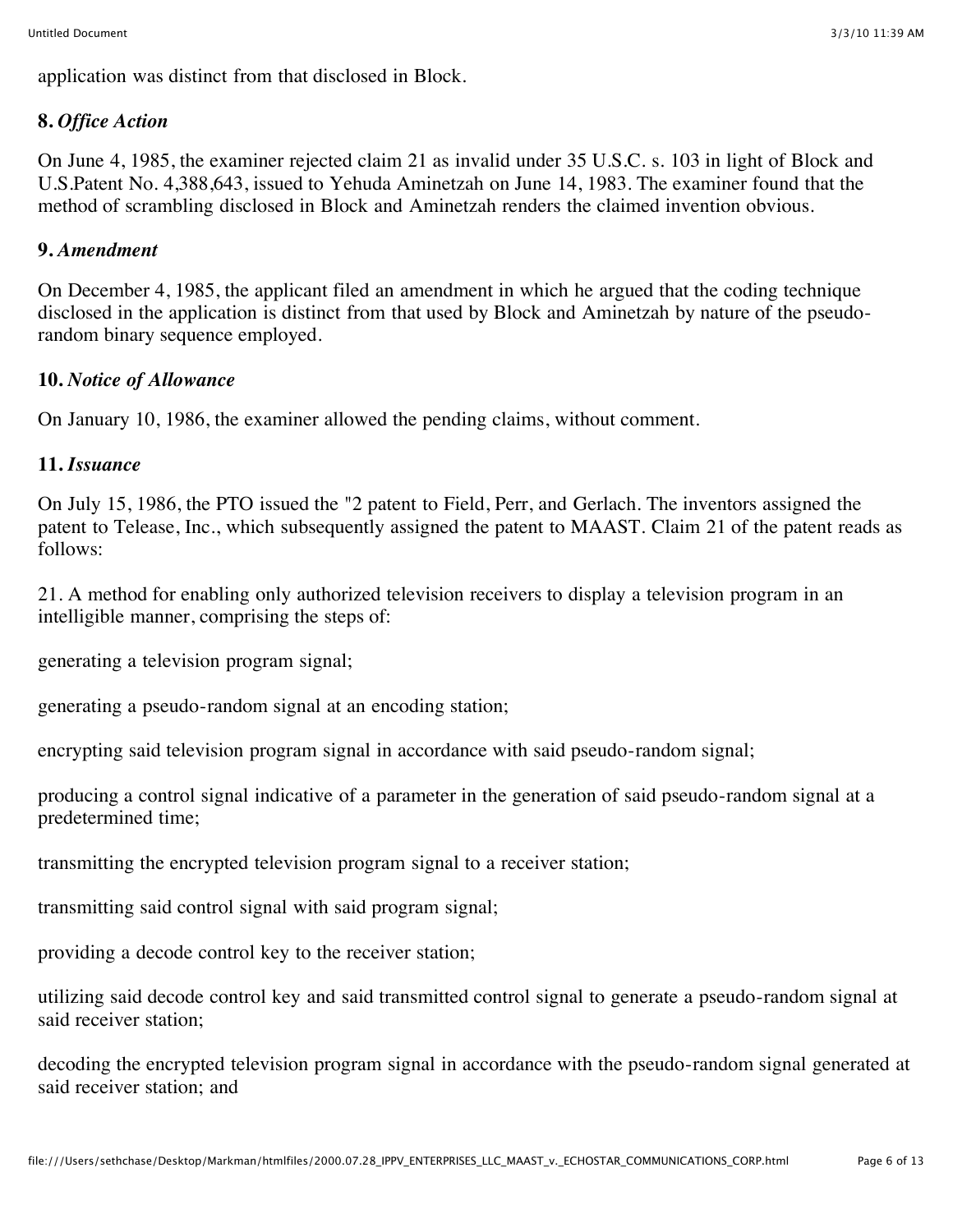applying the decoded program signal to a receiver for display.

## **B.** *The Accused Device*

Echostar operates a direct broadcast satellite ("DBS") subscriber television service called the DISH Network. The video signals that Echostar transmits are in digital format. To ensure the secure transmission and delivery of DISH Network program signals, the signals are encrypted prior to satellite transmission and are subsequently decrypted at the subscriber location.

The Common Scrambling Algorithm ("CSA") is an encryption algorithm developed in the mid-1990s by Irdeto and three other European companies: Canal+ SA, Centre Commun d'Etudes de Telediffusion et Telecommunications, and News Datacom Ltd. In 1995, these companies named the European Telecommunications StandardsInstitute ("ETSI"), located in Sophia Antipolis, France, as the CSA custodian. ETSI is a recognized European standardization body, and is responsible for licensing and distributing the CSA. On December 11, 1995, Echostar entered into an agreement with the ETSI to license the CSA.

## **C.** *The Discovery Dispute*

IPPV seeks discovery of the CSA. IPPV asserts that it must have access to the CSA for determining whether Echostar encrypts and decrypts its television signals in violation of the "2 patent. Echostar has stated its willingness to produce the CSA.

Irdeto objects to the production of the CSA on the grounds that the CSA is a secret algorithm whose disclosure could compromise the growth and development of digital video broadcasting. Irdeto argues, moreover, that the CSA is irrelevant to IPPV's allegations of infringement under the "2 patent. Irdeto argues that the CSA algorithm relates to encryption of digital video signals, while the "2 patent concerns the encryption of analog signals.

IPPV argues that claim 21 of the "2 patent relates to the encryption and transmission of television program signals, without restriction as to whether the signals are in analog or digital format.

On June 13, 2000, the court held a *Markman* trial for the purpose of determining whether the scope of claim 21 of the "2 patent is limited to the encryption and transmission of analog television signals. During oral argument, the parties clarified that as of 1984, television broadcasting was done solely in analog format.

## **II.** *DISCUSSION*

## **A.** *Basic Principles of Claim Construction*

[1] Claim construction is a matter for the court. Markman, 517 U.S. 370, 387, 116 S.Ct. 1384, 134 L.Ed.2d 577. The court will base the jury instructions in this case on the construction of the claims adopted herein. It is the province of the jury to determine whether the claims, as construed by the court, are valid and infringed. *Id.*

[2] [3] Claims are construed from the vantage point of a person of ordinary skill in the art at the time of the invention. Markman v. Westview Instruments, Inc., 52 F.3d 967, 986 (Fed.Cir.1995). To define the scope of the invention, the court first looks to the words of the claims themselves. *See* Vitronics Corp. v.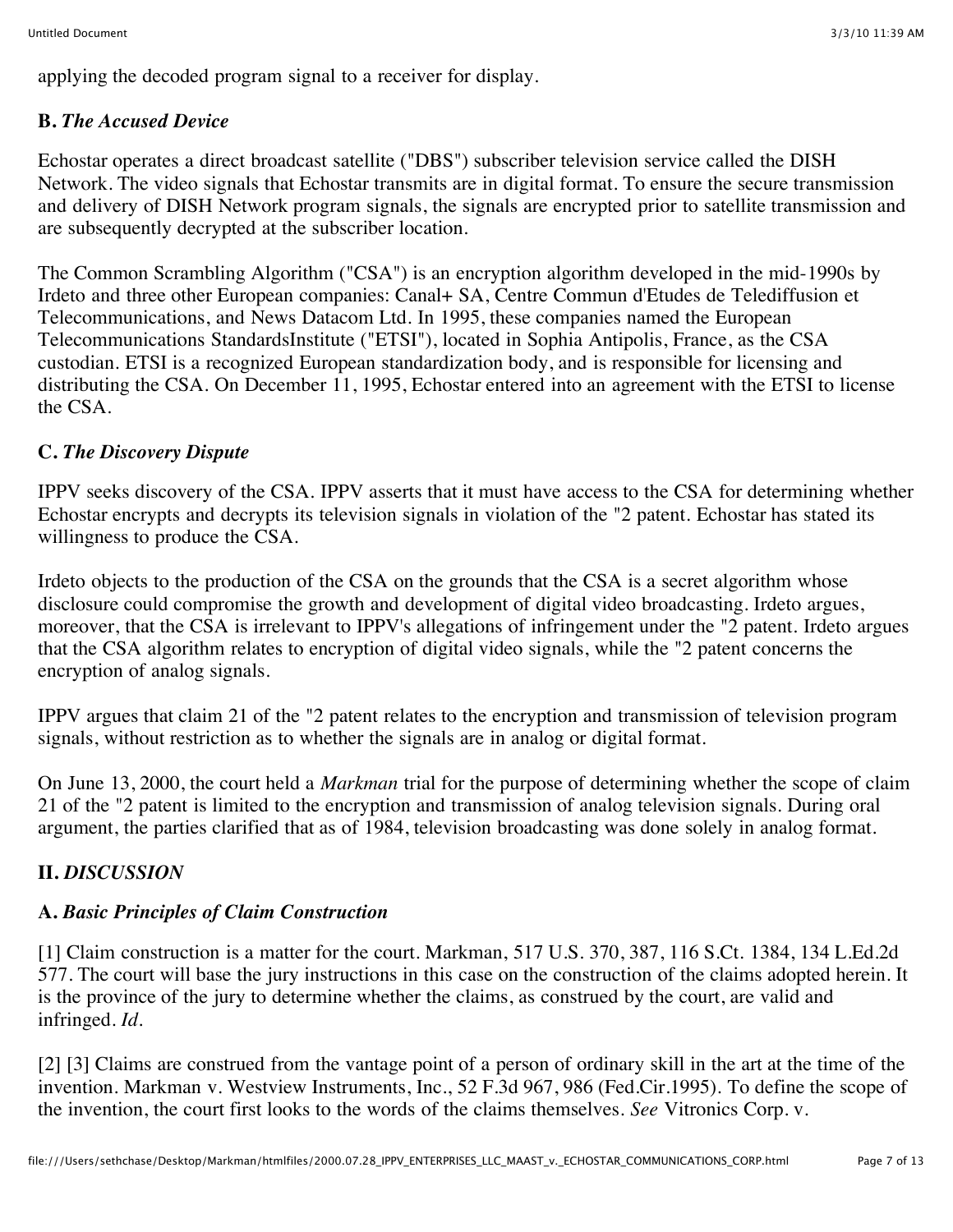Conceptronic, Inc., 90 F.3d 1576, 1582 (Fed.Cir.1996). These words are to be given their ordinary meaning unless inconsistent with the specification and prosecution history. *See* Desper Products, Inc. v. QSound Labs, Inc., 157 F.3d 1325, 1336 (Fed.Cir.1998); Renishaw PLC v. Marposs Societa' per Azioni, 158 F.3d 1243, 1250 (Fed.Cir.1998).

[4] The court must then review the specification, of which the claims are a part. *See* Vitronics, 90 F.3d at 1582; Markman, 52 F.3d at 979. Claims should be interpreted consistently with the specification, which provides content for the proper construction of the claims because it explains the nature of the patentee's invention. *See* Renishaw, 158 F.3d at 1250. As the Federal Circuit explained in *Renishaw,*

Ultimately, the interpretation to be given a term can only be determined and confirmed with a full understanding of what the inventors actually invented and intended to envelop with the claim. The construction that stays true to the claim language and most naturally aligns with the patent's description of the invention will be, in the end, the correct construction. A claim construction is persuasive, not because it follows a certain rule, but because it defines terms in the context of the whole patent.

### *Id.* (citation omitted)

The prosecution history should also be considered. The public has a right to rely on statements made by the patent applicant or his attorney during prosecution that define the scope of the claims. *See* Ekchian v. Home Depot, Inc., 104 F.3d 1299, 1304 (Fed.Cir.1997).

The Federal Circuit has repeatedly cautioned against limiting the scope of a claim to the preferred embodiment or specific examples disclosed in the specification. *See, e.g.,* Ekchian, 104 F.3d at 1303; Intervet America, Inc. v. Kee-Vet Laboratories, Inc., 887 F.2d 1050, 1053 (Fed.Cir.1989) ( "[L]imitations appearing in the specification will not be read into claims, and ... interpreting what is meant by a word in a claim 'is not to be confused with adding an extraneous limitation appearing in the specification, which is improper.' ") (citation omitted).

## **B.** *IPPV's Position*

IPPV argues that there are two aspects to its invention, and that limiting the claims to an analog implementation would be inconsistent with the nature of the invention. IPPV acknowledges that one aspect of the invention is to reduce the costs associated with converting an analog signal to a digital format, and then reconverting it to analog format for transmission. IPPV argues that a second aspect of the invention-the use of a pseudo-random binary sequence to encrypt the television signal to improve the security of the transmission-is directed to improved security of the transmission, and is independent of the nature of the signal being transmitted. IPPV asserts that the encryption technique taught by the "2 patent would apply to analog or digital signals, and that it would be inconsistent with the breadth of this disclosure to limit the claims to an analog implementation. IPPV asserts that the portions of the patent specification referring to the security aspects of the invention nowhere limit its application to the encryption of analog signals.

IPPV argues that the plain meaning of claim 21 does not limit the claim to an analog implementation, and that it would be improper to limit the claim by importing the term "analog" from the patent specification. *See* Johnson Worldwide Associates, Inc. v. Zebco Corp., 175 F.3d 985, 990 (Fed.Cir.1999) (holding that claim terms may be narrowed by reference to the specification only when the patentee has set forth an explicit definition of a claim term in the specification, or when the claim terms chosen by the patentee are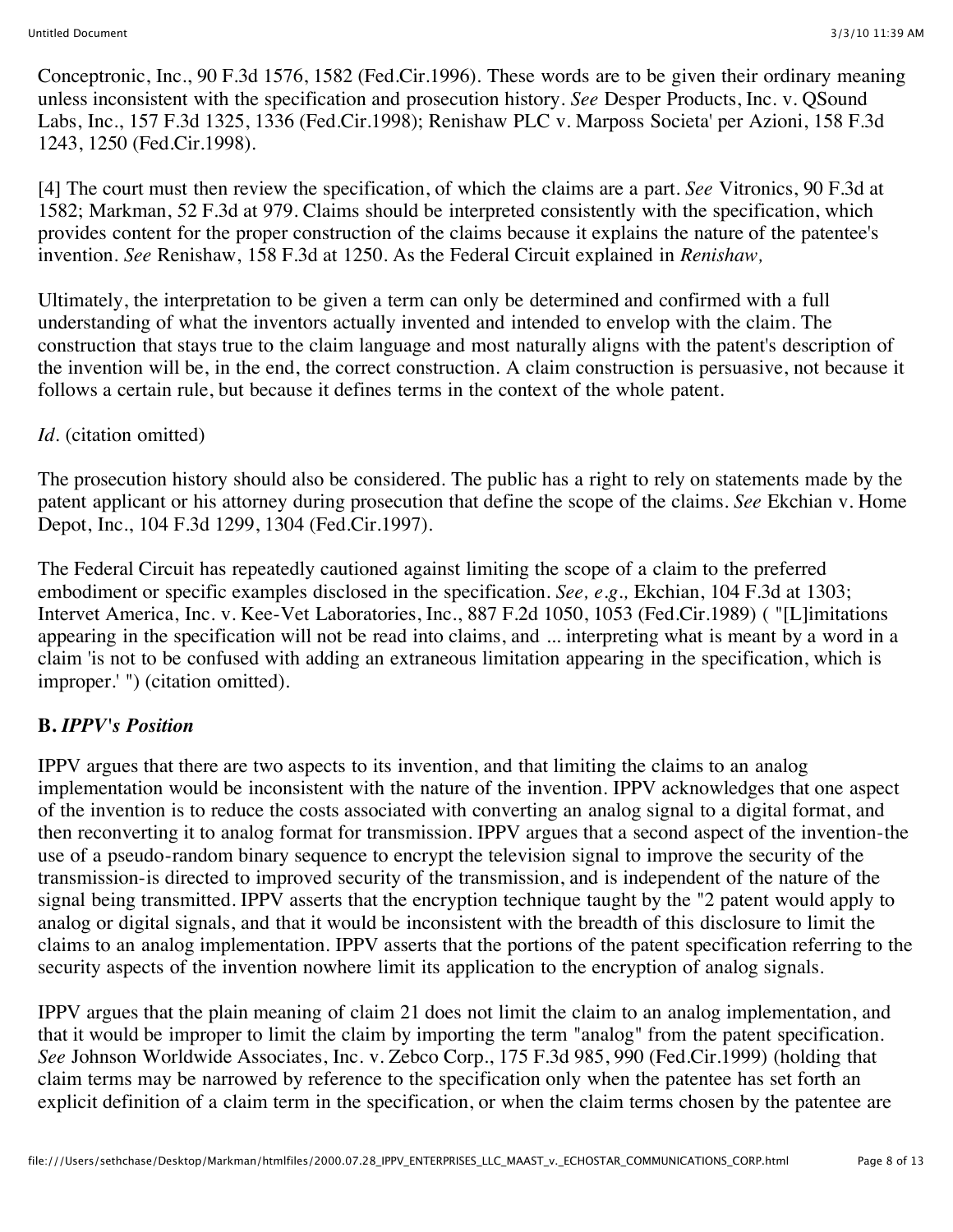so ambiguous as to deprive the claim of clarity). IPPV argues that, although the preferred embodiment of the invention taught in the specification refers to the encryption of an analog signal, it would be improper to limit the claims to this preferred embodiment. *See* Ekchian v. Home Depot, Inc., 104 F.3d 1299, 1303 (Fed.Cir.1997). IPPV contends that the method of encryption taught by the patent operates independently of the kinds of signals that are encrypted, and so claim 21 may cover encryption of digital signals even though the written description of the invention does not explicitly disclose a digital implementation of the invention. *See* IMS Technology, Inc. v. Haas Automation, Inc., 206 F.3d 1422, 1434 (Fed.Cir.2000) (refusing to exclude an implementation of a component of a device from the literal scope of a claim although the implementation is not specifically recited in the written description, when the particular implementation used was incidental to the purpose of the invention).

## **C.** *Echostar's Position*

Echostar argues that the teachings of the patent are exclusively directed toward encryption of analog signals, and that the written description of the patent nowhere discloses the encryption of digital signals. Moreover, Echostar contends that IPPV should not be entitled to claim a method of encrypting digital signals because the patent applicants disclaimed the use of digital encryption in the patent specification. Echostar notes that the patent discloses that a disadvantage of the prior art was the cost needed to digitize analog signals for encryption, and that the patent teaches that it is preferable to encrypt the signals while still in analog form.

Echostar asserts that the court should construe claim 21 to preserve its validity. *See* Modine Manufacturing Co. v. U.S. International Trade Commission, 75 F.3d 1545, 1557 (Fed.Cir.1996) ("When claims are amenable to more than one construction, they should when reasonably possible be interpreted so as to preserve their validity."). Echostar asserts that a broad construction of claim 21 encompassing digital encryption would render the claim invalid for lack of a written description. *See* Gentry Gallery, 134 F.3d at 1480. Echostar argues that because the written description only refers to encryption of analog signals, the claims should be limited to an analog implementation. *See* Wang Laboratories, Inc. v. America Online, Inc., 197 F.3d 1377, 1383 (Fed.Cir.1999) ("The only embodiment described in the '669 patent specification is the character-based protocol, and the claims were correctly interpreted as limited thereto."); Gentry Gallery, Inc. v. Berkline Corp., 134 F.3d 1473, 1480 (Fed.Cir.1998) ("[C]laims may be no broader than the supporting disclosure, and ... a narrow disclosure will limit claim breadth.").

## **D.** *The Court's Findings*

The issues raised by the parties include whether the patentee disclaimed coverage of a digital implementation of the invention; whether the court should construe the claim language relating to the "security" aspects of the invention in light of statements in the specification relating to the "cost-savings" aspects of the invention; and to what extent the court may base its claim construction on the scope of the disclosure in the specification. The court will address these issues in turn.

## **1.** *Did the patentee disclaim coverage of a digital implementation of the claimed invention?*

[5] The patent specification states that when a television signal is produced in an analog format, it is costly to digitize the signal for encryption, and to reconvert the signal to an analog form for transmission. The patent teaches that it is advantageous to perform the encryption when the signal is still in an analog form, to obviate the need to digitize it and reconvert it to analog form. Thus, it appears that the patent teaches away from digitizing television signals that are produced in analog format.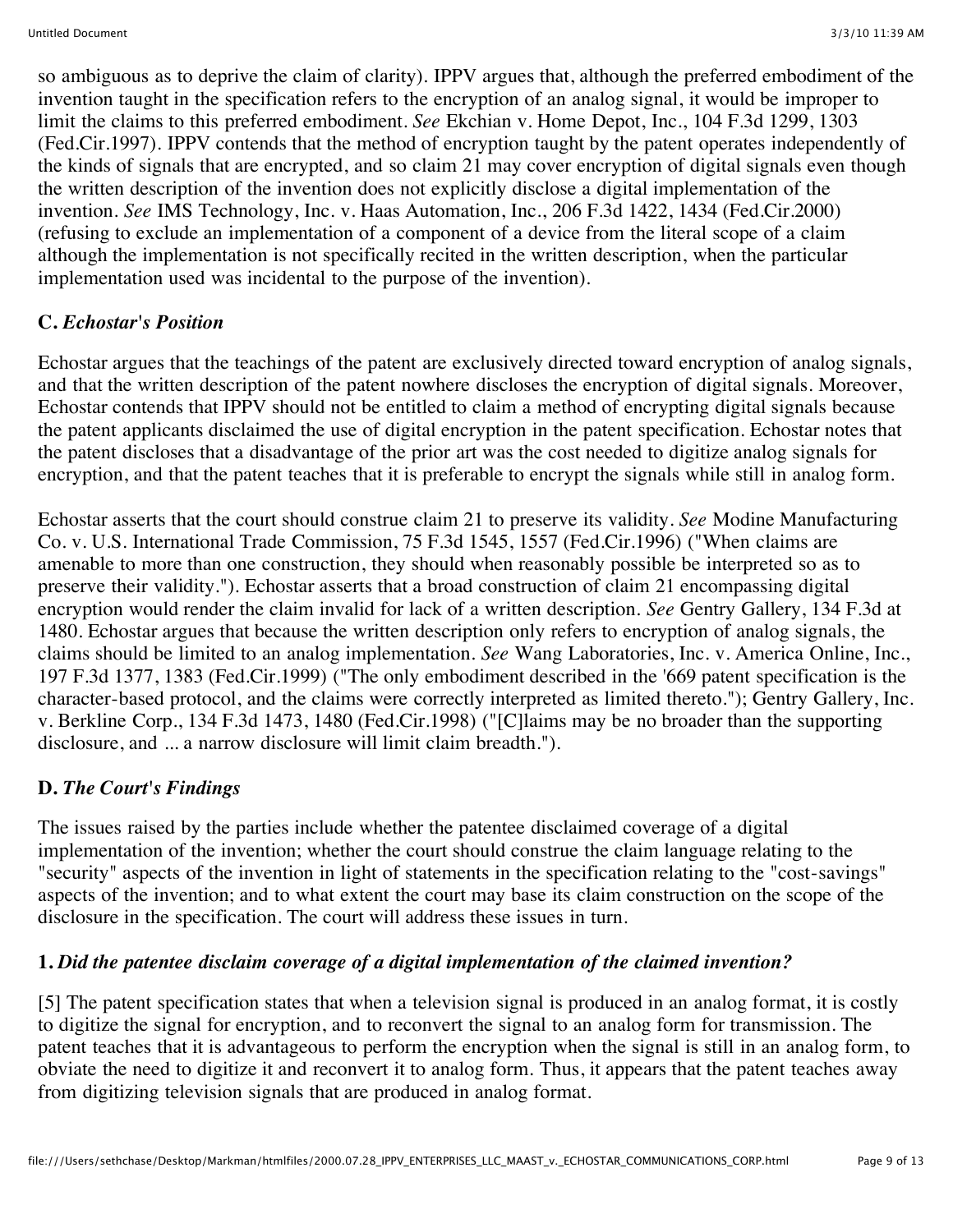The patent, however, does not discuss whether or not it is advantageous to apply the claimed encryption technique to a signal that is originally produced in digital form. As the parties acknowledged during oral argument, all television broadcasts as of 1984 were produced and transmitted in analog format. The inventors apparently did not contemplate whether the encryption technique would be useful with digital television programming. Thus, the court does not find, as is advocated by Echostar, that the patent disclaims applying the claimed encryption technique to digital signals.

#### **2.** *Should the court construe the claim language relating to the "security" aspects of the invention in light of statements in the specification relating to the "cost-savings" aspects of the invention?*

[6] The patent specification lists a number of objectives of the claimed invention. One stated objective of the invention is to reduce the costs associated with converting an analog signal to digital form for encryption, and then reconverting it back to analog form for transmission. A second objective listed in the specification is to provide a "highly secure system" by controlling the encoding and decoding of a television signal with a pseudo-random control signal.

The prosecution history indicates that the applicant viewed the encryption technique as an independent aspect of the invention, distinct from the kind of signal employed. The applicant stated in its first proposed amendment that:

It is respectfully submitted, however, that the distinctions between the rejected claims and the Block patent do not lie merely in the differences between analog and digital types of delays, as might be implied from the rejection. Rather, the rejected claims are directed to a different type of encoding technique than that which is disclosed in the Block patent.

In the same submission to the examiner, moreover, the applicant stated that "[w]hile the present invention is specifically described in connection with its implementation in an analog form to obtain the advantages noted in the introductory paragraph of the specification, this aspect of the invention is not the sole distinguishing feature over the system disclosed in the Block patent." In its first response to the PTO, and throughout the remainder of the prosecution, the applicant emphasized that the encryption technique described in the application is superior to the other encryption technology disclosed in the art.

The court finds that the "security" aspects of the invention relating the method of encryption employed may be independent from the "cost-savings" aspects of the invention. As asserted by IPPV, the court finds that it would be improper to limit the scope of the claims relating to the "security" aspects of the inventions by statements in the specification that address the "cost-savings" aspects of the invention.

#### **3.** *To what extent may the court base its claim construction on the scope of the disclosure in the patent's specification?*

[7] Two competing principles of claim construction are at issue in this case. The first, advanced by IPPV, is that claim terms cannot be narrowed by reference to the written description or prosecution history unless the language of the claims invites reference to those sources. Johnson Worldwide, 175 F.3d at 989-90.

In *Johnson Worldwide,* the patentee claimed a steering device for boats comprising a directional indicator "coupled to" a trolling motor. The question was whether this claim language required that the directional device be "mechanically attached" to the motor, or whether the claim could be interpreted to read upon a directional indicator connected to the motor by wires. The patent specification describes that the preferred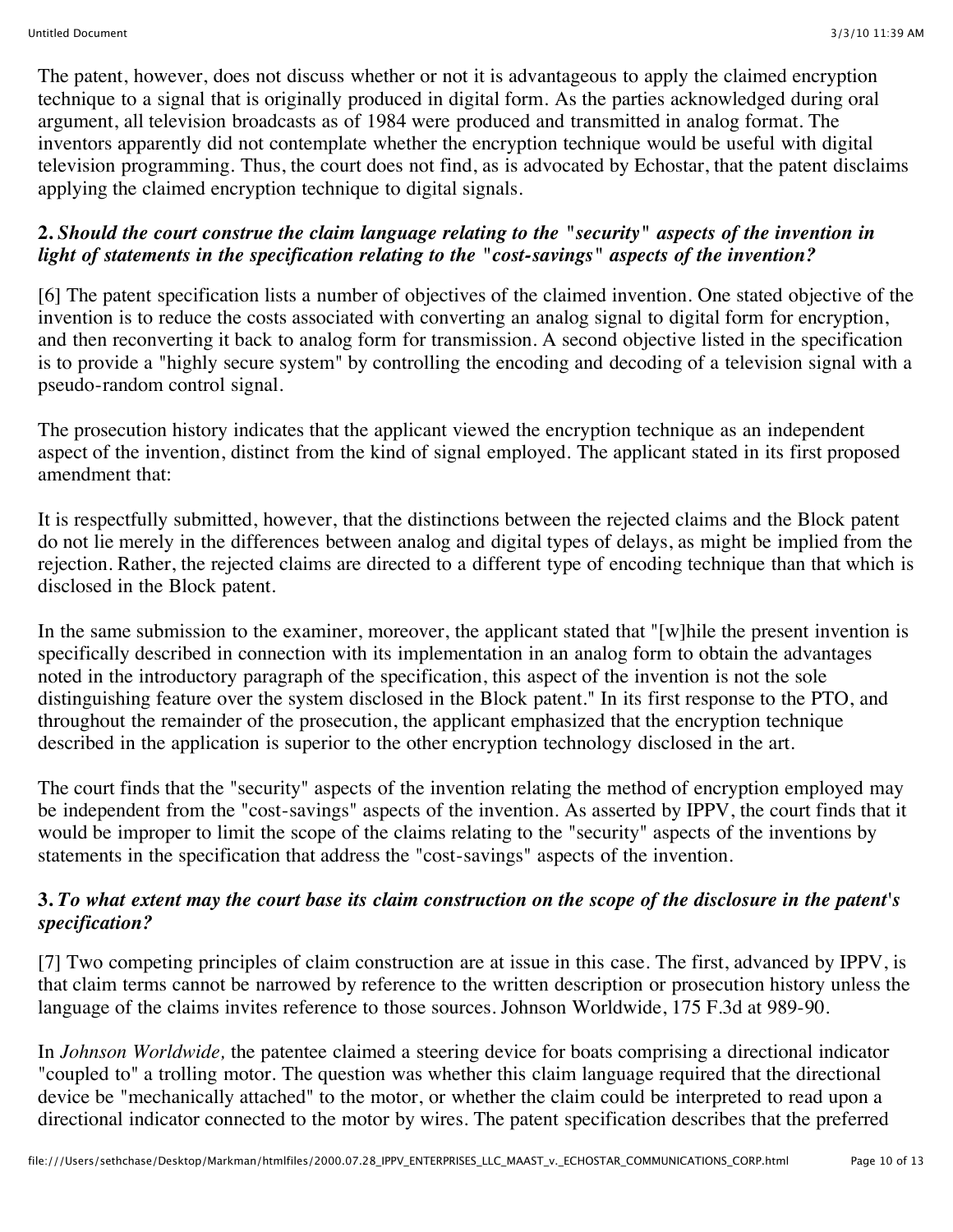embodiment includes a directional indicator mechanically attached to the motor. The Federal Circuit stated that there is a "heavy presumption" against importing additional limitations into claim language. *See id.* at 989. The court stated that there are two situations in which a claim term should be accorded other than its ordinary and accustomed meaning. The first arises if the patentee has chosen to be his or her own lexicographer by clearly setting forth an explicit definition for a claim term. *Id.* at 990. The second is where the term or terms chosen by the patentee so deprive the claim of clarity that there is no means by which the scope of the claim may be ascertained from the language used. *Id.* The court found that the claim language was sufficiently clear that there was no need to import additional limitations from the specification and the prosecution history.

In this case, the claims recite the phrases "generating a television program signal" and "encrypting said television program signal in accordance with said pseudo-random signal." This language is sufficiently unambiguous that the meaning of the claims terms might be ascertained without reference to the specification. In this respect, *Johnson Worldwide* teaches that the claim language should not be narrowed by importing the limitation "analog" from the specification.

[8] The second principle of claim construction at issue in this case, advanced by Echostar, is that a patentee should not be entitled to claims that are broader than the scope of the patent's disclosure. *See* Wang, 197 F.3d at 1383. In *Wang,* Wang sued America Online and Netscape Communications for infringement of a 1984 patent directed to a system for providing users with textual and graphical information from computercontrolled databases via interactive two-way communications over a telephone network. The issue for claim construction and summary judgment was whether the claim term "frames of information" covered both character-based and bit-mapped-based protocols, or whether the term should have been limited to characterbased protocols. The preferred embodiment of the invention was directed to character-based protocol systems, although the specification acknowledged that bit-mapped protocols were part of the prior art. The Federal Circuit found that a person of ordinary skill in the art would understand the specification to refer only to character-based systems, and affirmed the trial court's construction that limited the claims to character-based systems.

[9] [10] Section 112, para. 1 of the Patent Code requires that a patent specification "shall contain a written description of the invention, and of the manner and process of making and using it, in such full, clear, concise, and exact terms as to enable any person skilled in the art to which it pertains ... to make and use the same...." 35 U.S.C. s. 112. The purpose of the written description requirement is to ensure that the scope of the right to exclude, as set forth in the claims, does not overreach the scope of the inventor's contribution to the field of art as described in the patent specification. Reiffin v. Microsoft Corp., 214 F.3d 1342 (Fed.Cir.2000). Whether the language of a claim is supported by the written description of the patent is a question of fact. *See* Gentry Gallery, 134 F.3d at 1479. Accordingly, a determination of whether claims comply with the written description requirement is generally made in the context of a summary judgment motion or by a jury.

[11] The Federal Circuit has indicated that in certain situations, a narrow written description may constitute a basis for adopting a narrow construction of otherwise-broad claim language. The Federal Circuit has held that the literal meaning of a claim is fixed upon its issuance. *Al-* Site Corp. v. VSI International, Inc., 174 F.3d 1308, 1320 (Fed.Cir.1999). Variants of a claimed invention that are based on after-developed technology could not have been disclosed in a patent. Chiuminatta Concrete Concepts v. Cardinal Industries, Inc., 145 F.3d 1303, 1310 (Fed.Cir.1998). When a claim is written sufficiently broadly to cover after-developed technologies, the claims may be construed to limit their scope to those technologies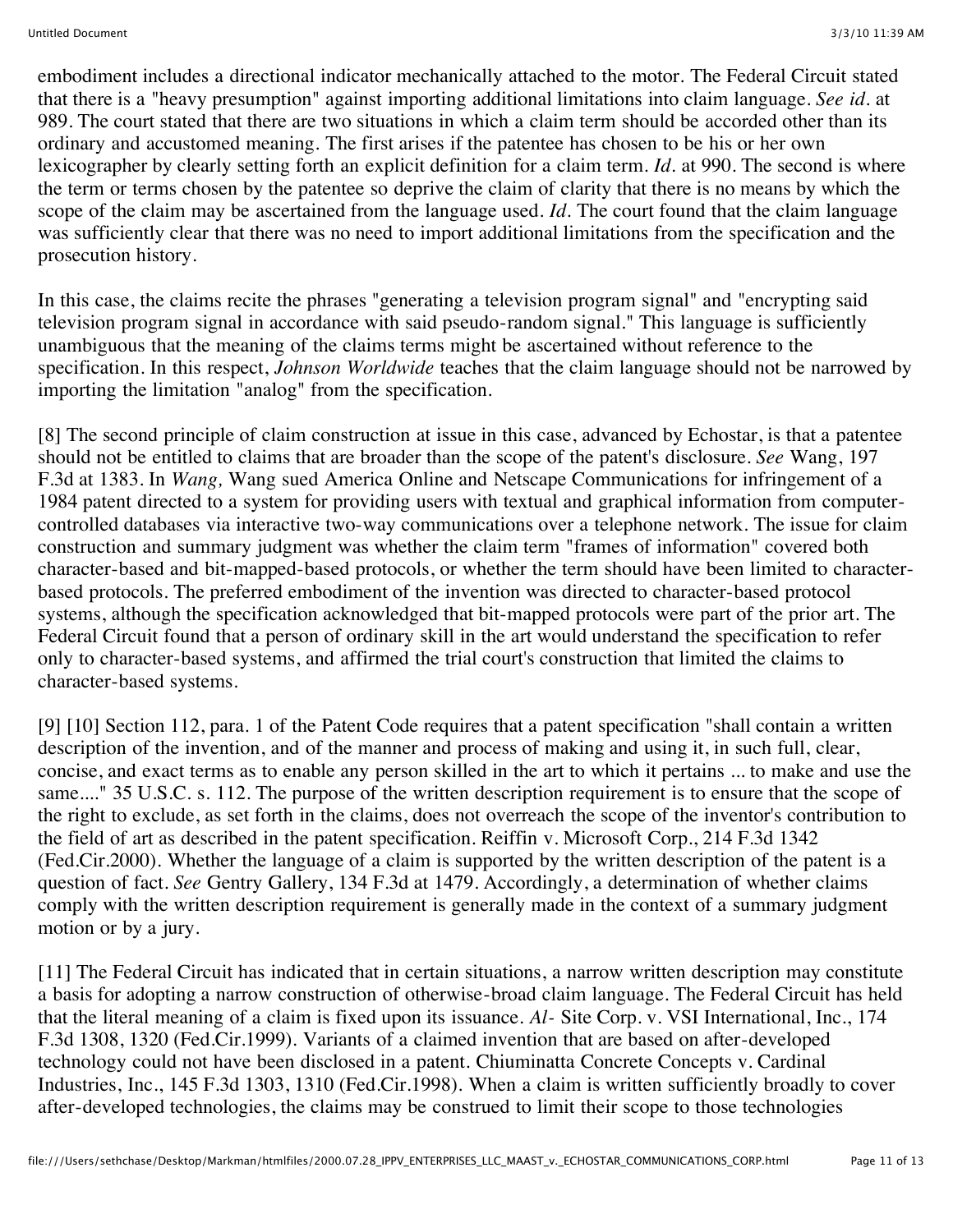disclosed in the written description of a patent. *See* Wang, 197 F.3d at 1383 ("The only embodiment described in the '699 patent specification is the character-based protocol, and the claims were correctly interpreted as limited thereto.").

[12] [13] The doctrine of equivalents extends beyond the literal scope of claims, and permits a patentee to exclude others from practicing later-developed technologies that are equivalent to a claimed device. *See* Overhead Door Corporation v. Chamberlain Group, Inc., 194 F.3d 1261, 1271 (Fed.Cir.1999) (" '[A]ny subsequent change in the state of the art, such as later developed technology' would have been eligible for coverage under the doctrine of equivalents, thus defining at least one type of expanded claim coverage under the doctrine.") (citation omitted); Chiuminatta, 145 F.3d at 1310 ("The doctrine of equivalents is necessary because one cannot predict the future."). Later-developed technologies may infringe a patent only under the doctrine of equivalents. *Al-* Site, 174 F.3d at 1320. ("An 'after arising equivalent' infringes, if at all, under the doctrine of equivalents."). The Federal Circuit has clarified that, although later-developed technologies may infringe a patent under the doctrine of equivalents, such technologies cannot constitute an "equivalent" as would fall within the literal scope of a patent under s. 112, para. 6. *See Al-* Site, 174 F.3d at 1320. Accordingly, later developed technologies may not fall within the literal scope of the patent at issue, but may infringe the patent only under the doctrine of equivalents.

[14] The specification of the "2 patent exclusively discusses the encryption of analog signals, without mentioning encryption of digital signals. The apparent reason for the patent's focus on analog signals is that television broadcasting in the early 1980s was conducted solely in an analog format. Both parties acknowledged during oral argument that digital television signals were not developed until after the date of invention. Because the literal scope of the "2 patent was fixed at the date of issuance, the claims must be construed to refer to the kinds of television signals that were being encrypted at that time. *See Al-* Site, 174 F.3d at 1320. Accordingly, the scope of claim 21 should be limited to refer to the encryption of analog television program signals.

IPPV urges that the claims should not be limited to an analog implementation, because the claims are written in method form. IPPV argues that the scope of method claims should not be limited to the structures discussed in the specification. *See* Sandisk Corp. v. Lexar Media, Inc., 91 F.Supp.2d 1327, 1333 (N.D.Cal.2000).

It is true that method claims are not necessarily limited to the structures recited in the specification. *See, e.g.,* IMS, 206 F.3d at 1432-33. The court finds no support for the proposition, however, that drafting a claim in method format can extend the literal scope of the claim to embodiments that are developed subsequent to the issuance of the patent.

The court will construe the phrase "television program signal" of claim 21 of the "2 patent to mean "analog television program signal."

## **III.** *CONCLUSION*

For the reasons discussed above, the court finds that the phrase "television program signal" of claim 21 of the "2 patent means "analog television program signal."

The parties requested the court to construe claim 21 in order to determine whether the court should compel production by Echostar of the Common Scrambling Algorithm. Based upon the construction of claim 21